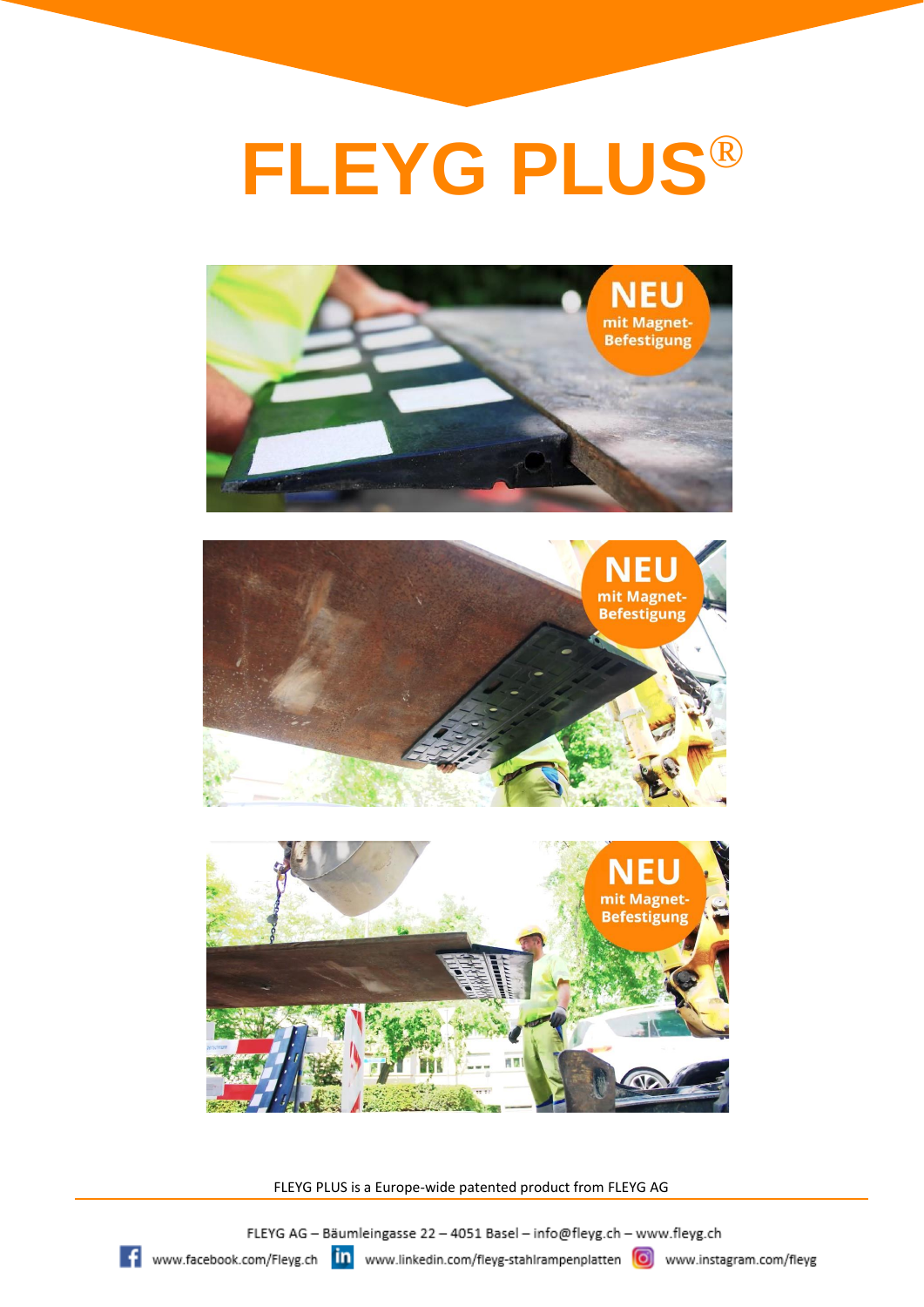#### **HOW DOES FLEYG PLUS WORK**

Steel road plates are indispensable for road construction to guide vehicles, bicycles and pedestrians safely over obstacles on construction sites.

Up to now, steel plates were mostly built by filling up concrete ramps. This is time-consuming and expensive. In addition, the steel plates built in this way cause considerable noise when crossing.

#### **THE SOLUTION IS FLEYG PLUS**

The **FLEYG PLUS**-access ramp is mainly made of rubber. The noise dampening effect is already integrated into the material. **FLEYG PLUS** is water-repellent and non-slip. With the reflective markings it is also more visible.

The **FLEYG PLUS** is equipped with eight high-performance magnets that allow the specialist staff to attach the access ramp directly to the steel plate. The entire steel plate including **FLEYG PLUS**  can be lifted, moved or transported away with each work step.

#### **BENEFITS OF FLEYG PLUS**

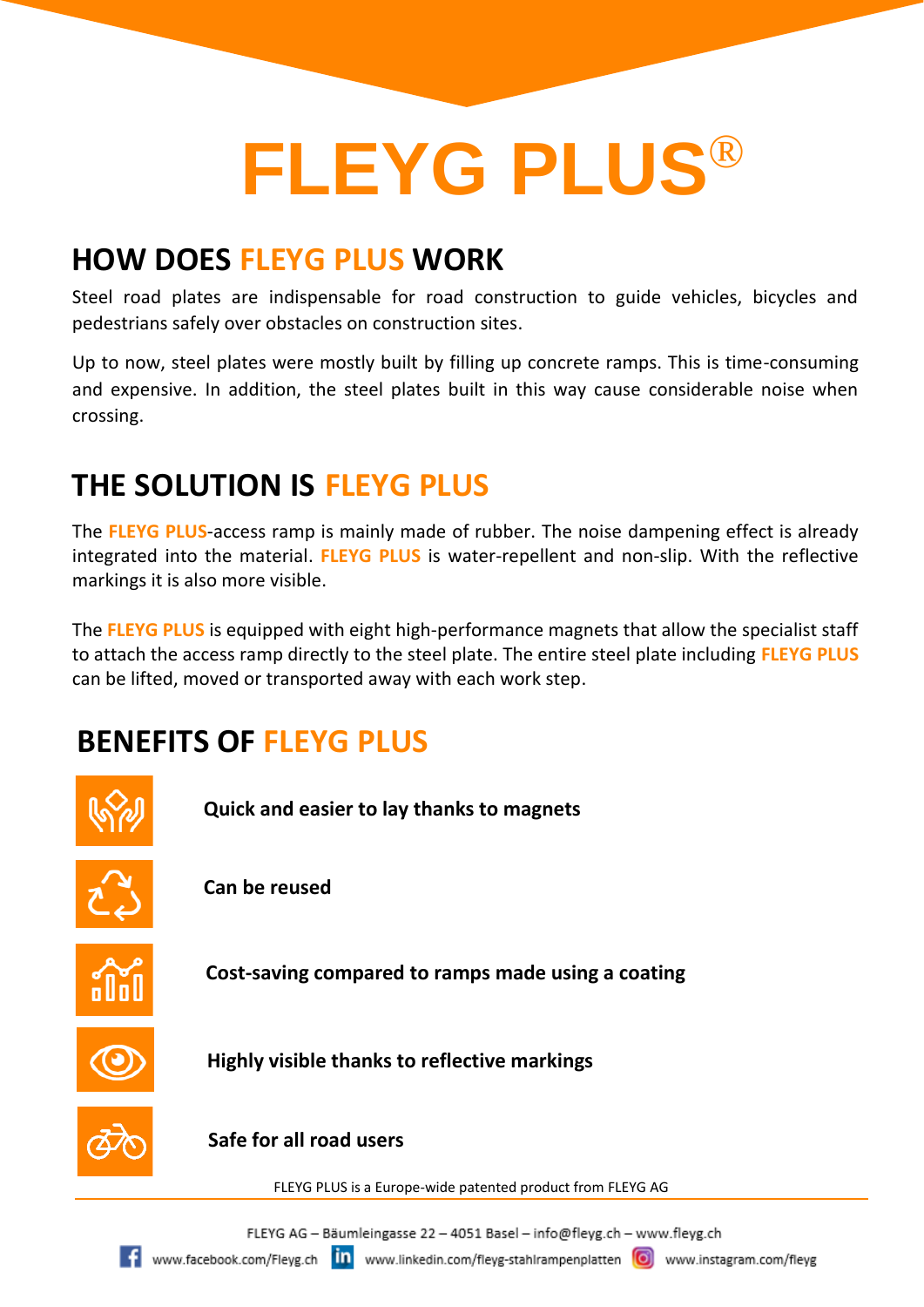#### **SAFE – CONSISTENT – LOW COST**

|                  | <b>Asphalt</b>                                                                                                | <b>FLEYG PLUS</b>                                                                                                                       |
|------------------|---------------------------------------------------------------------------------------------------------------|-----------------------------------------------------------------------------------------------------------------------------------------|
| <b>Price</b>     | <b>Per Use</b><br>EUR 50.00 - 60.00 / $m1$                                                                    | Can be used again and again<br>EUR 220.00 - 240.00 / $m1$<br>Acquisition costs are recouped after<br>just five uses                     |
| <b>Usability</b> | Only once<br>$\bullet$                                                                                        | 200 times and more<br>$\bullet$<br>100 % Recycling Material<br>$\bullet$                                                                |
| Gradient         | $17 - 30%$<br>$\bullet$                                                                                       | 8 %<br>$\bullet$                                                                                                                        |
| <b>Safety</b>    | Trip hazard for pedestrians<br>$\bullet$<br>and cyclists<br>Not easily visible to all road users<br>$\bullet$ | Reflectors ensure safety<br>$\bullet$<br>No tripping<br>$\bullet$<br>Increased slip resistance<br>$\bullet$<br>Easy to lay<br>$\bullet$ |

FLEYG PLUS is a Europe-wide patented product from FLEYG AG

FLEYG AG - Bäumleingasse 22 - 4051 Basel - info@fleyg.ch - www.fleyg.ch